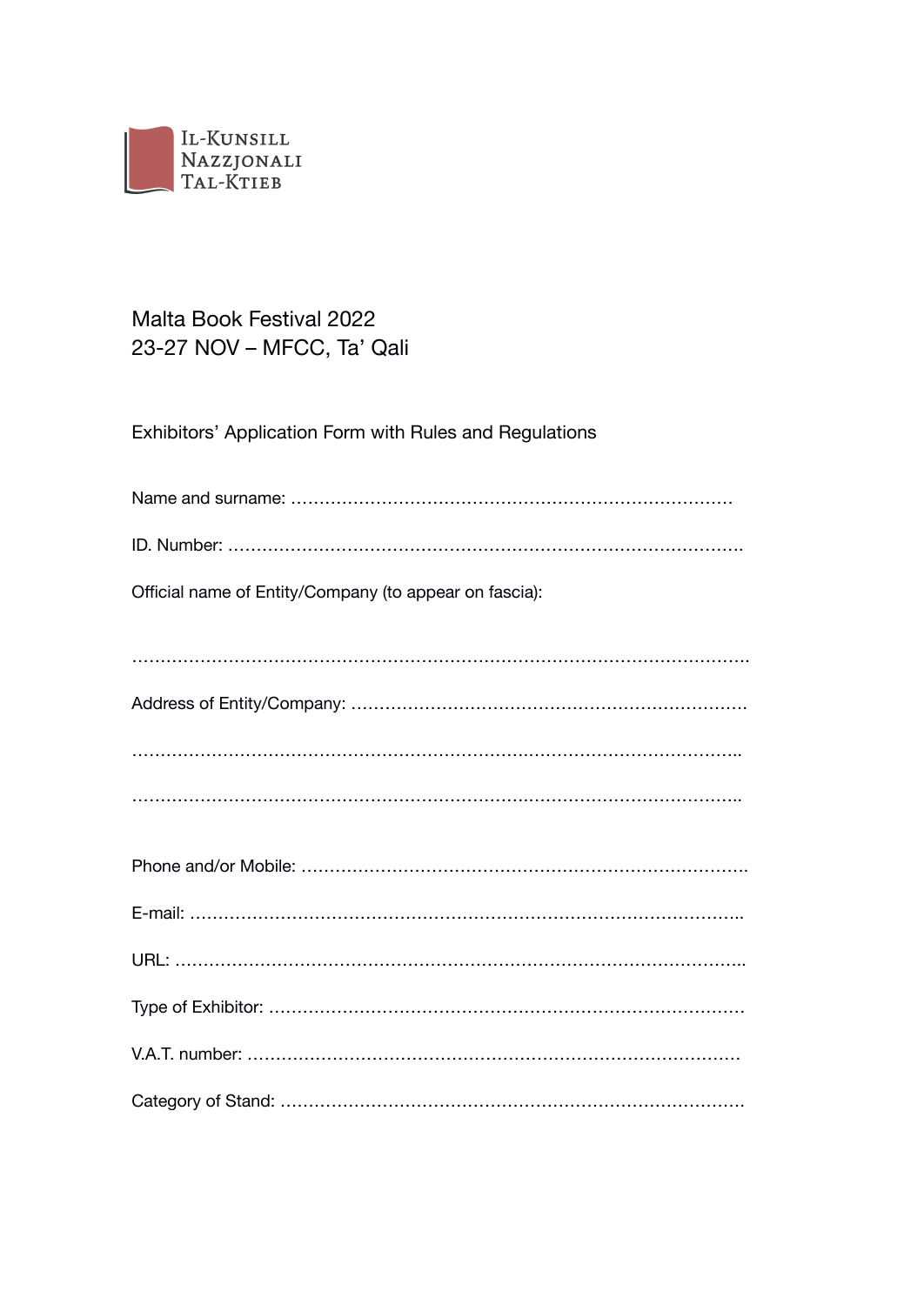# 1) Type of Exhibitor

The *Malta Book Festival* is an event organised by the National Book Council in a bid to encourage the reading of books in any format. Although exhibitors are allowed to sell books to the general public, the primary aims of the event are educational and cultural, thus exhibitors are allowed to sell only books, in any format, and it is strictly forbidden to sell products other than books. Exhibitors at the *Malta Book Festival 2022* must necessarily fall under one of the following categories in order to participate:

#### 1. Publisher

Person or group of persons who own a publishing house and publish books.

### 2. Book Industry Professional

Literary agents and brokers, graphic designers and content developers and any other professionals working in relation to or specifically within the book industry.

### 3. NGO related to the book Industry

NGOs that specialise in the promotion of an educational aspect as specified by law, the promotion of a particular language, entities related to the archives or libraries sector, authors and publisher groups or collectives, and cultural and academic groups. NGOs benefit from a fee waiver on their stand.

### 4. Academic and/or Educational Institution

Primary, secondary and tertiary academic and/or educational institutions that are defined so by law.

#### 5. Public Institution

Public institutions representing publishers or authors, both foreign and local.

#### 6. Book Distributor/Seller

An entity, company or otherwise that distributes and/or sells books in commercial outlets or book-related events or outlets.

# 7. Other Entities

Entities and groups that publish and/or sell books related to their entities (application for this type of exhibitors shall only be accepted if space is still available after all other types of exhibitors have secured a space).

#### 8. Self-published Author

Authors that publish and/or sell books independently (applications for this type of exhibitors shall only be accepted if a space is still available at the time of receiving the application). Self-published authors benefit from a fee waiver on their Category F stands.

# 9. Sponsor

Entities, groups, associations, publishers or other individuals that are sponsors of one or more Malta Book Festival 2022-related initiatives (application for this type of exhibitors shall only be accepted if space is still available after all other types of exhibitors have secured a space). Sponsors benefit from a fee waiver on their stand.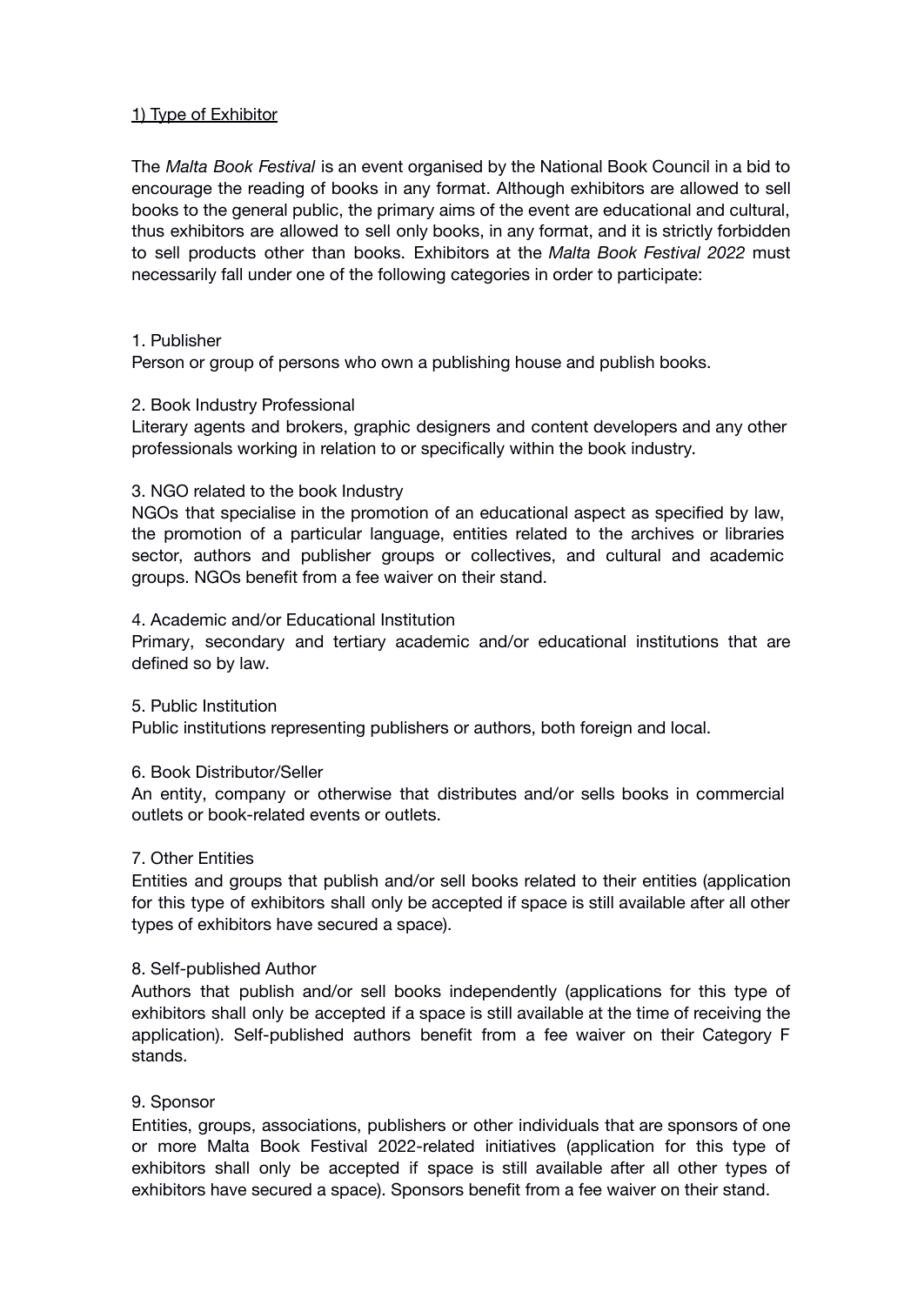*For the purposes of this document a 'book' is defined as: A publication which carries an ISBN issued by the National Book Council, or any other entity recognised by the ISBN International Agency.*

# 2) Category of Stand and Fees

*The stand-build costs are subsidized for exhibitors by 75% by the National Book Council.*

# **Stand Category A - 6m x 4m**

Includes:

- Three foldable chairs
- Fascia with company name and logo
- One 4-in-line 13 amp socket
- Three 30 watt LED Light
- Carpeting

Select from the options below according to your needs:

- Twenty-eight metres of shelving adjustable to client's requirements
- One cashpoint counter (W: 100cm, H: 100cm, D: 50cm)

OR

- 1 Table (W: 122cm, H: 70cm, D: 60cm) or
- 2 Tables (W: 122cm, H: 70cm, D: 60cm) or
- 3 Tables (W: 122cm, H: 70cm, D: 60cm)

# **Fee:** €1,008 **€252**

# **Stand Category B - 9m x 4m**

Includes:

- Four foldable chairs
- Fascia with company name and logo
- Two 4-in-line 13 amp socket
- Four 30 watt LED Lights
- Carpeting

Select from the options below according to your needs:

- Forty-four metres of shelving adjustable to client's requirements
- Two cashpoint counters (W: 100cm, H: 100cm, D: 50cm)

OR

- 1 Table (W: 122cm, H: 70cm, D: 60cm) or
- 2 Tables (W: 122cm, H: 70cm, D: 60cm) or
- 3 Tables (W: 122cm, H: 70cm, D: 60cm) or
- 4 Tables (W: 122cm, H: 70cm, D: 60cm)

# **Fee:** €1,512 **€378**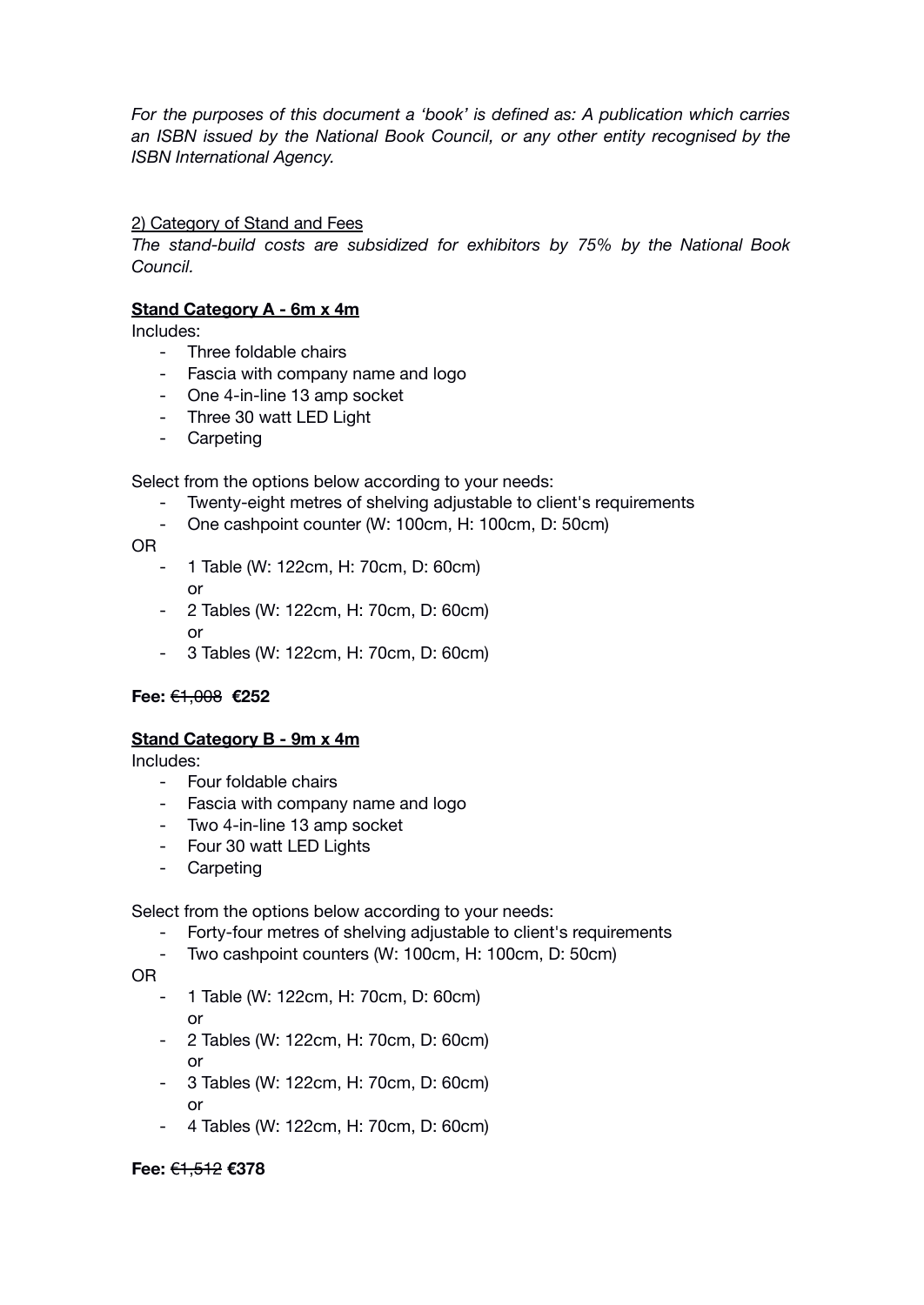# **Stand Category C - 12m x 4m**

Includes:

- Five foldable chairs
- Fascia with company name and logo
- Three 4-in-line 13 amp socket
- Five 30 watt LED Lights
- Carpeting

Select from the options below according to your needs:

- Fifty-six metres of shelving adjustable to client's requirements
- Three cashpoint counters (W: 100cm, H: 100cm, D: 50cm)
- OR
	- 1 Table (W: 122cm, H: 70cm, D: 60cm) or
	- 2 Tables (W: 122cm, H: 70cm, D: 60cm) or
	- 3 Tables (W: 122cm, H: 70cm, D: 60cm) or
	- 4 Tables (W: 122cm, H: 70cm, D: 60cm) or
	- 5 Tables (W: 122cm, H: 70cm, D: 60cm)

# **Fee:** €2,016 **€504**

# **Stand Category D - 15m x 4m**

Includes:

- Five foldable chairs
- Fascia with company name and logo
- Three 4-in-line 13 amp socket
- Six 30 watt LED Lights
- Carpeting

Select from the options below according to your needs:

- Fifty-six metres of shelving adjustable to client's requirements
- Three cashpoint counter (W: 100cm, H: 100cm, D: 50cm)

OR

- 1 Table (W: 122cm, H: 70cm, D: 60cm) or
- 2 Tables (W: 122cm, H: 70cm, D: 60cm) or
- 3 Tables (W: 122cm, H: 70cm, D: 60cm) or
- 4 Tables (W: 122cm, H: 70cm, D: 60cm) or
- 5 Tables (W: 122cm, H: 70cm, D: 60cm) or
- 6 Tables (W: 122cm, H: 70cm, D: 60cm)

# **Fee:** €2,520 **€630**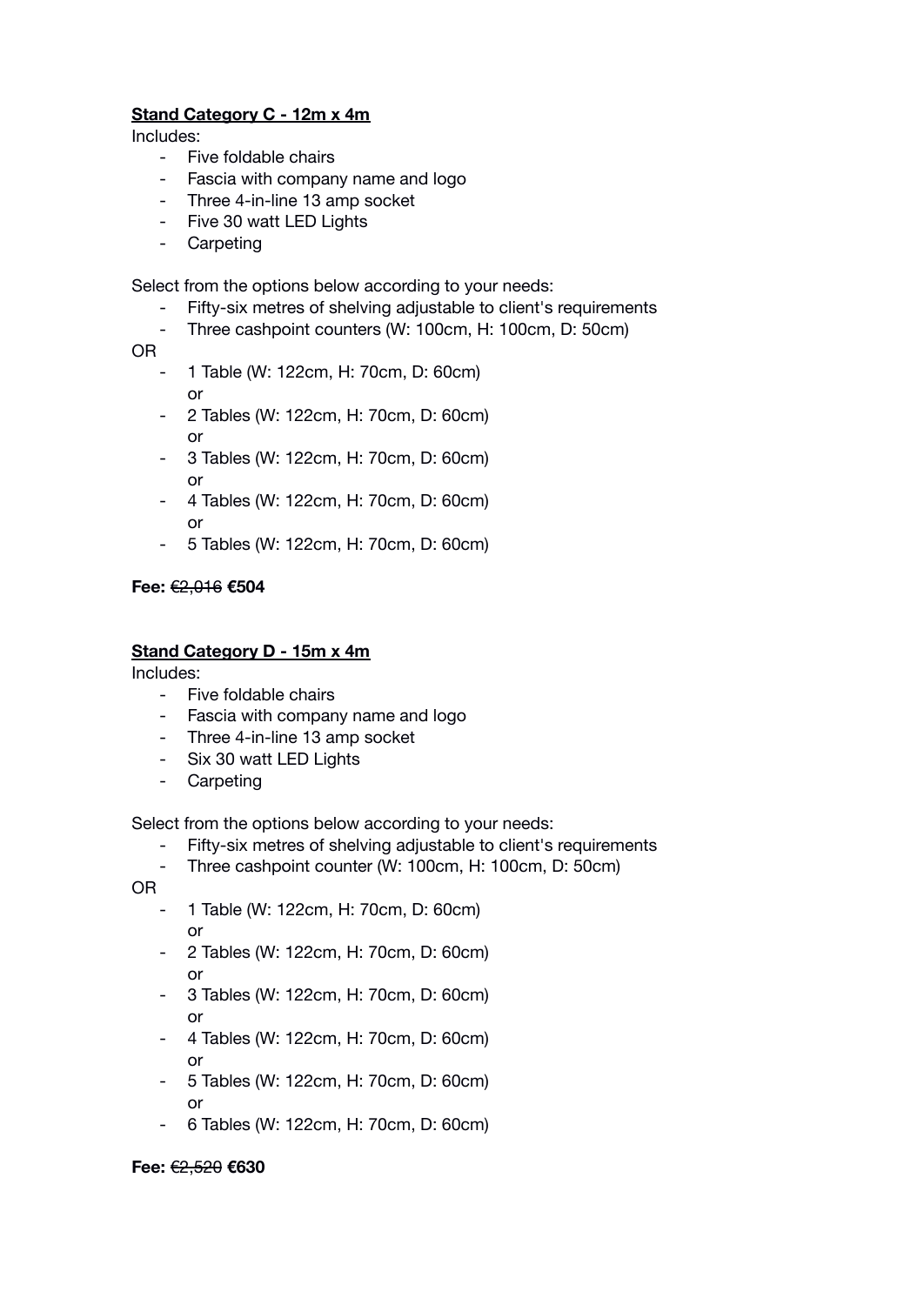# **Stand Category E - Custom stands**

Optional sizes as per stands above, or other (6mx4m, 9mx4m, 12mx4m, 15mx4m)

Custom Stands make use of own furniture and shelving - the stand shell includes the following standard items:

- Three 4-in-line 13 amp sockets
- 30 watt LED Lights (According to stand size)
- Wall paneling
- Carpeting
- Fascia

All stands can make use of customizations and other rentals such as:

- Shelves
- Small Lockable counters
- Large counters

Upon quotation request:

- Printing of Posters, PVC (Counter Fronts), Fabric (Large Prints) & Vinyl stickers, **Others**
- Bistro Tables
- Stools
- Custom counters
- Custom-made panelling
- TV Rentals
- Plinths
- Trussing
- Other furniture per request (Subject to availability)

# **The fee for the shell stand space is** €42/sqm **€10.5/sqm.**

# **Stand Category F - 1.5m x 2m (Self-published authors)**

Use of one stand space for self-published authors only with no shelves, one small counter and a 90cm x 100cm customisable print.

Please note that in order to sell your books you need to have a VAT number and provide a fiscal VAT receipt to every customer purchasing your book/s. Only minimal storage is allowed.

The applicant must commit to man the stand space at all times, and to provide the public with stand manning hours. Then NBC will not be held responsible for any books or personal belongings left unattended.

No fee applicable.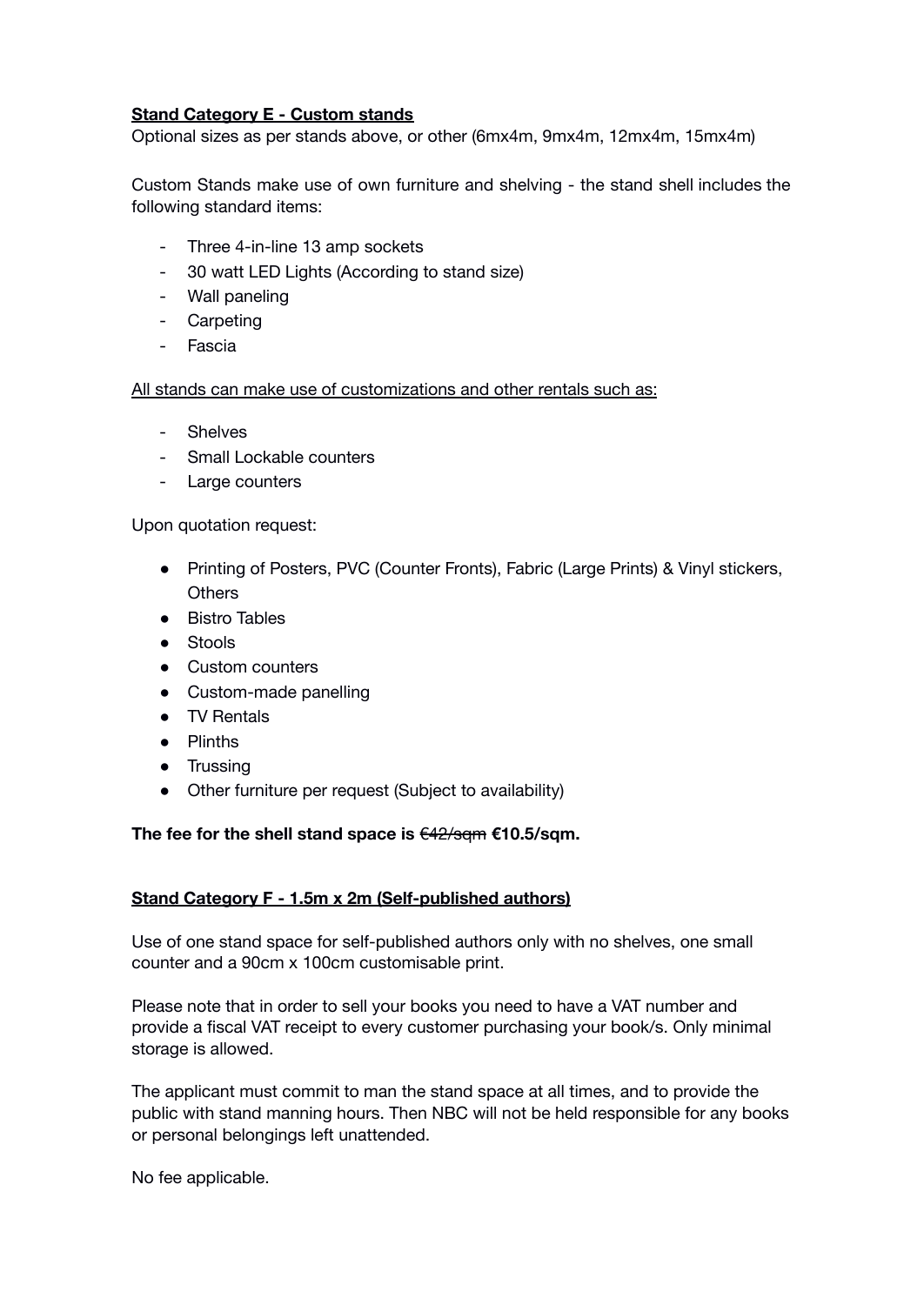#### 4) Payment

Payment for stands should be made against the application or by 20 September 2022.

**Fee Waiver**: A full fee waiver applies to the following entities: NGOs related to the book industry (exhibitor type 3) and self-published authors (exhibitor type 8).

- ❏ I agree to pay € \_\_\_\_\_\_\_\_\_\_\_\_\_\_\_\_\_\_\_\_\_ by 20 September 2022
- $\Box$  My stand fee is waived: Exhibitor type A full fee waiver applies to the following entities: NGOs related to the book Industry (Exhibitor type 3), Self-published authors (Exhibitor type 8) and Sponsors (Exhibitor type 9)

Payment can be done by cheque addressed to **National Book Council** and posted or delivered to:

*National Book Council Bice Mizzi Vassallo Complex Arnhem Road Pembroke PBK1776 Malta*

or by bank transfer to: National Book Council bank a/c with Bank of Valletta p.l.c. IBAN number : MT05VALL22013000000040025234471

# 5) Exhibitors' Media Refund Scheme

Exhibitors at the 2022 Malta Book Festival may request a full or partial (50% minimum) refund on the application fee if they opt to register for the Exhibitors' Media Refund Scheme and fulfill the conditions below.

Terms and conditions:

The Exhibitors' Media Refund Scheme is organised by the National Book Council in a bid to promote the Malta Book Festival to a wider audience through the advertising and promotion in the local press of each exhibitor's events, books and/or participation at the Book Festival.

The Scheme gives registered exhibitors the opportunity to receive a full or partial (50% minimum) refund of the application fee against the presentation of printed copies and receipts of adverts/sponsored articles, online or in print, in the local press or social media (only with paid Facebook ad campaigns or post boosts that can be verified have an invoice/receipt attached to them). For example, an exhibitor booking Stand Category A (Fee  $E$ 252) will need to present receipts of a minimum total value of  $E$ 126 (50% of Fee) or above in order to be eligible for a full or partial refund of the application fee. Refunds are provided against the presentation of official invoice/receipt and proof of the advertisement.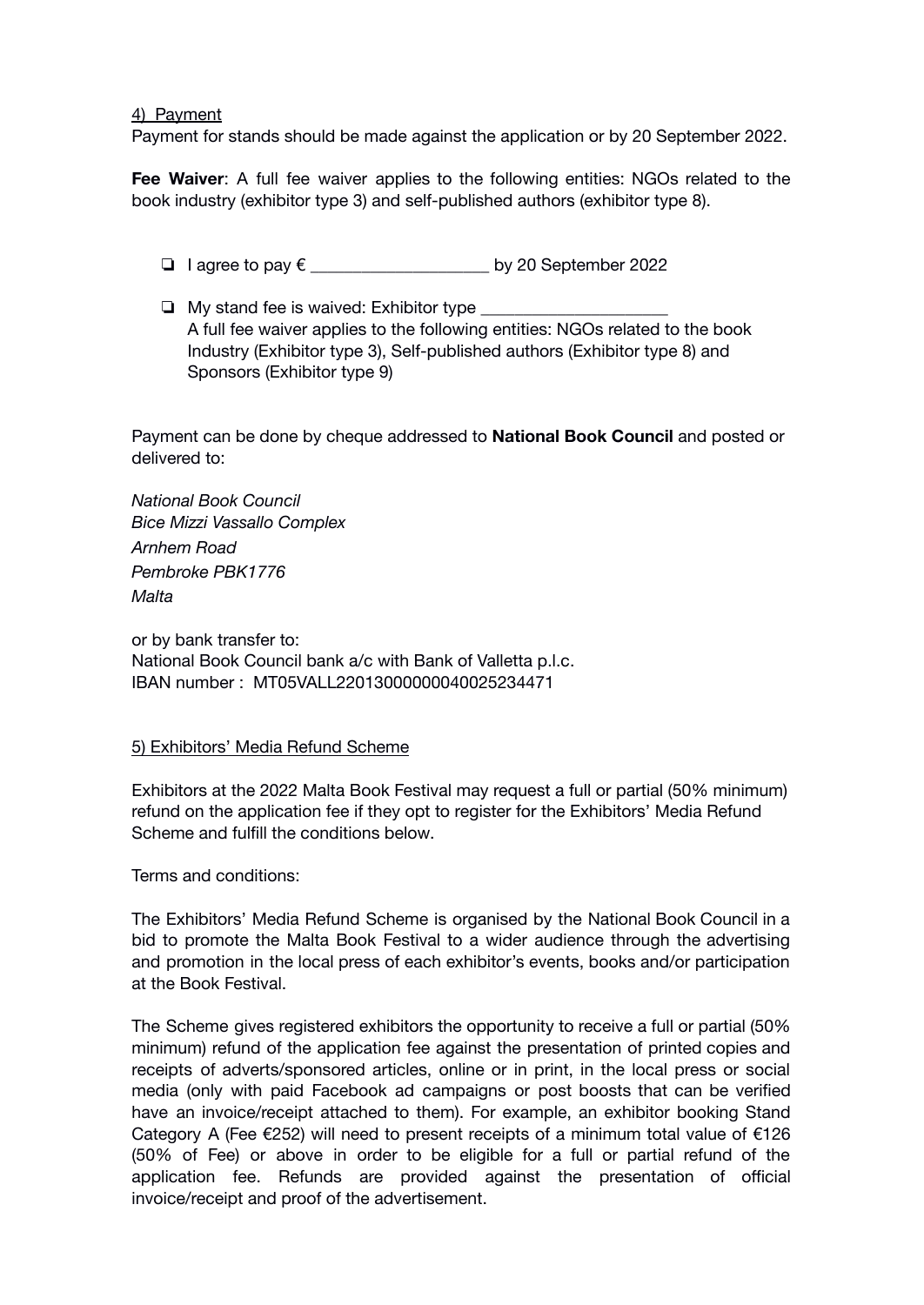These must be sent to **Mr Michael Mercieca on [michael.mercieca@gov.mt](mailto:michael.mercieca@gov.mt).** The deadline to send the NBC the receipts related to this media scheme and proof of the adverts/sponsored articles is 10 December. No extensions will be granted.

The adverts or promotional material will need to carry the Malta Book Festival 2022 logo and mention the Festival's dates (23-27 November 2022). **The promotion in the local press or social media should be carried out in the months and weeks preceding the 2022 Malta Book Festival by no later than 27 November 2022.**

No other promotion relating to setting up of the stand, graphic design, or promotion that is not done in the local press or social media may qualify for the refund.

- ❏ I opt for the Exhibitors' Media Refund Scheme.
- ❏ I do not opt for the Exhibitors' Media Refund Scheme.

# 6) Allocation of Stands

Allocation of stands is at the sole discretion of the National Book Council. Without prejudice to the generality of the Council's discretion as aforementioned, the prioritisation of spaces allocated to prospective exhibitors will be made on the following criteria:

- A. All stands will be on the same floor plan
- B. Prioritisation is made to stands that bring their own shelving and furniture. These stands may be allocated open side stands, but such request will only be granted if the shelving and furniture is considered to be of a substantial amount and only if space is available. Exhibitors who have furniture and shelving with a particular aesthetic design will be prioritised over others who do not.
- C. Further prioritisation to the allocation of stands may be made according to the cultural value the exhibitor is contributing to the Festival by his or her events at the Festival.

# 7) Further Conditions and Regulations

Exhibitors are not allowed to move tables and/or furniture outside of their allocated and designated space. Any infringement of this clause by the exhibitor would cause the exhibitor to leave the Malta Book Festival and pay a €1,000 fine.

No exhibitor is allowed to hand out promotional flyers to minors attending the festival. Any exhibitor breaching this regulation will be fined a sum of  $E1,000$ .

Exhibitors are obliged to sell age-appropriate books during the morning school visits. Failure to comply with this obligation would cause the exhibitor to be ineligible for participation in future editions of the Festival and to be fined a sum of €1,000.

Exhibitors are required and obliged to remove any empty boxes after setting up before the start of the Festival. Empty boxes and trash are the responsibility of each exhibitor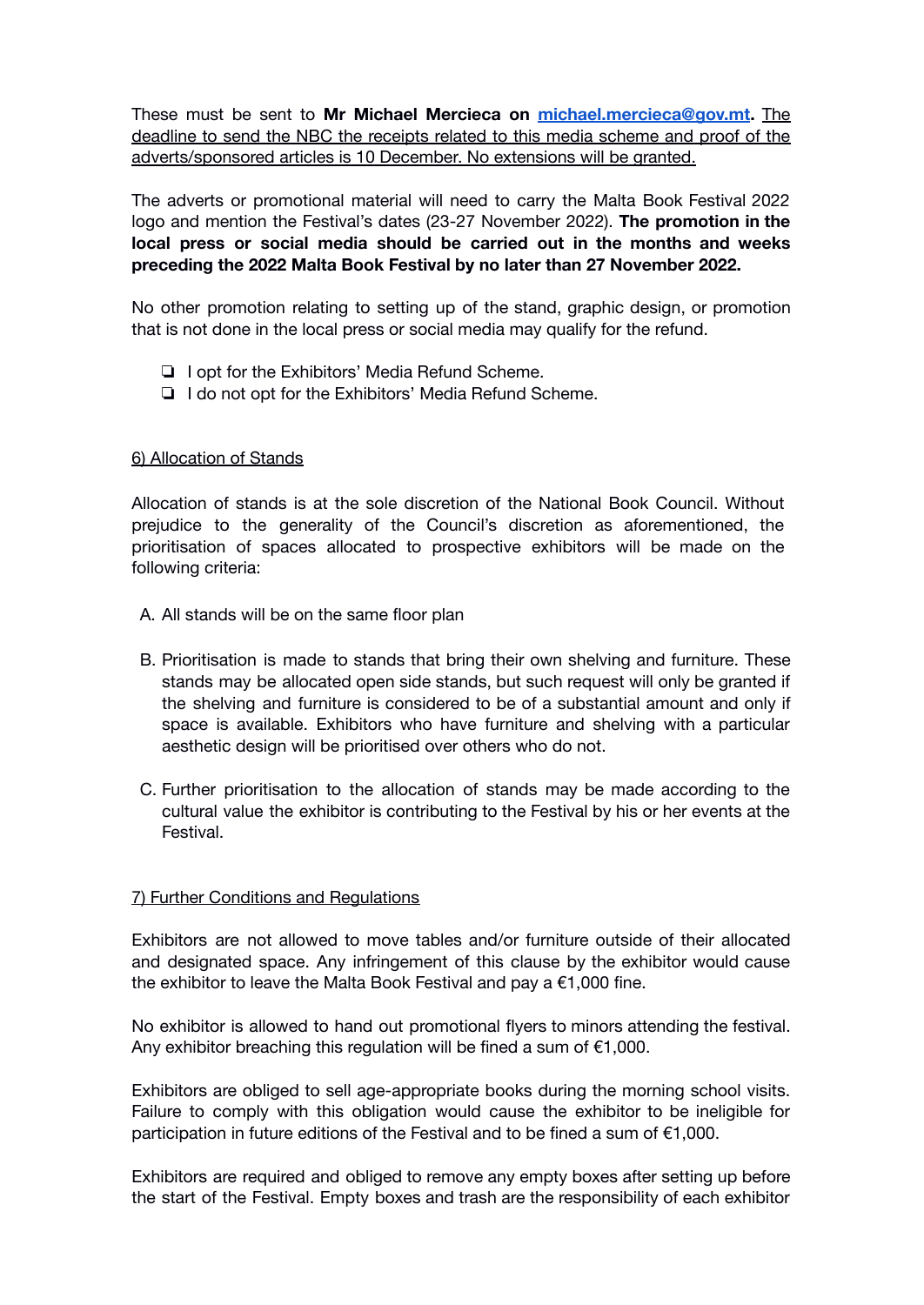and cannot be disposed of in corridors and common areas, but the skips placed in strategic areas should be used.

Exhibitors cannot make use of more than 1.2kw of lighting fittings.

Exhibitors cannot make use of an electrical load exceeding 30A.

High-power appliances will need to be pre-approved.

Exhibitors are allowed to offer free drinks following and/or during an event (such as a book launch, reading etc.) on their respective stand or elsewhere in the hall. No food is to be distributed by any exhibitor unless with **direct approval** of the National Book Council.

Exhibitors can only use sound systems, electronic devices emitting sound or any musical instrument played live on their stands if permission is granted by the National Book Council. Exhibitors may be fined €500 if playing music or using sound-emitting devices during times and hours that were not stipulated by the National Book Council's official programme of events, or at high volume levels that would disrupt neighbouring stands and their activities.

Exhibitors who sign this agreement, but fail to fill their stand with their books and stock, and/or throughout the Festival fail to attend to their stand, and/or be present at their stand during the opening hours of the Festival, unless agreed in writing by the National Book Council, may be fined by the National Book Council double the total cost of the stand and asked to leave the Festival.

In case an exhibitor fails to remove all of his or her items from the premises of the MFCC by Monday 29 November, the National Book Council will impose a penalty on the exhibitor, the amount of which is to be determined by the National Book Council.

Exhibitors representing organisations of a political or religious agenda must not distribute any promotional material outside of their designated area, i.e. the stand that was allocated to them. Soliciting visitors in the common areas and the areas immediately outside the main doors and gates is also strictly prohibited. Failure to comply with this condition would cause the exhibitor to be ineligible for participation in future editions of the Festival.

*Exhibitors are agreeing to the above rules and regulations when signing and submitting this application and* to process the application fee payment on or by 20 September 2022. *Any decisions made by the National Book Council are binding and final.*

#### Opening hours:

| Wednesday 23/11 | 9:00-13:00; 17:00-21:00 |
|-----------------|-------------------------|
| Thursday 24/11  | 9:00-13:00; 17:00-21:00 |
| Friday 25/11    | 9:00-13:00; 17:00-22:00 |
| Saturday 26/11  | $9:30 - 22:00$          |
| Sunday 27/11    | $9:30 - 20:00$          |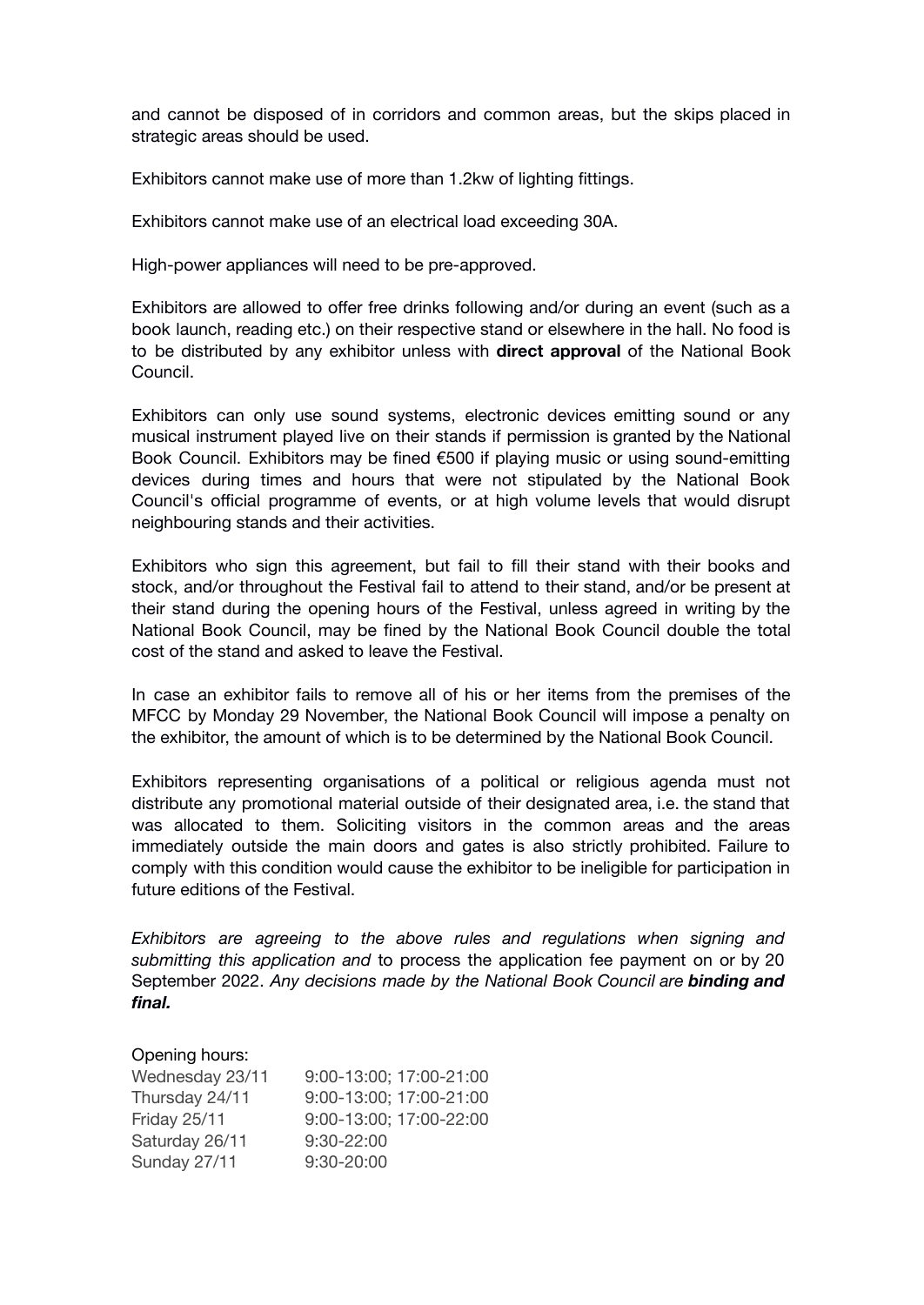8) Books to be displayed

Please provide a sample of book titles to be exhibited at your stand with their author and ISBN number:

# 9) Activities and Events

Please list any activities that the exhibitor proposes to hold during the *Malta Book Festival 2022* at MFCC activity areas or at the exhibitor's own stand.

❏ I opt to send the list of events at my stand by 31 August. The list of events to be held at the publisher's stand can be sent by 31 August via email to [matthew.borg@ktieb.org.mt,](mailto:matthew.borg@ktieb.org.mt) complete with a title, a description in English and Maltese, the participants' names, time slot and dates. Failure to provide these details will result in the event not being listed in the MBF22 programme of events.

- ❏ I will not organise any events.
- ❏ I opt to book the following slots for events to be held in the space as provided and allocated by the NBC. The draft list must be provided within this application:

| Event Name | <b>Event Description</b> | Preferred time and day |
|------------|--------------------------|------------------------|
|            |                          |                        |
|            |                          |                        |
|            |                          |                        |
|            |                          |                        |